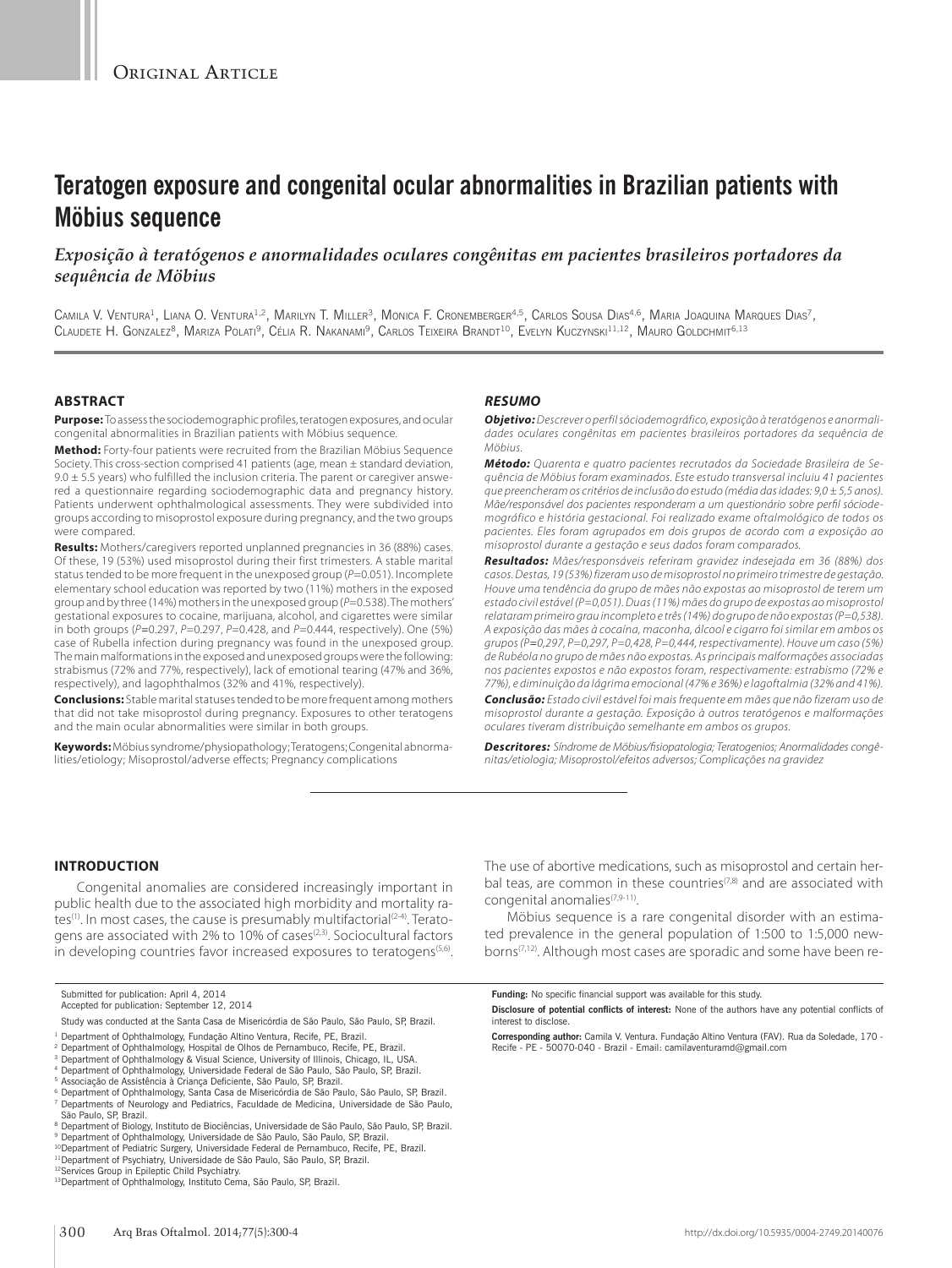lated to genetic mutations<sup>(13-15)</sup>, intrauterine exposure to misoprostol and other teratogens has been associated with its occurrence<sup>(16-21)</sup>. The aim of the present study was to report the sociodemographic profiles, teratogen exposures, and congenital abnormalities in patients with Möbius sequence.

#### **METHODS**

This cross-sectional study followed the tenets of the Declaration of Helsinki and was approved by the Ethics Committee on Human Research of the Santa Casa de Misericórdia of São Paulo. Each patient and/or caregiver gave written informed consent before being included in the study. The data used in this study were collected by a multidisciplinary team from several institutions from North America (University of Illinois, Chicago) and Brazil [Altino Ventura Foundation and Hospital de Olhos de Pernambuco in Recife; as well as College of Medical Sciences of Santa Casa of São Paulo; Federal University of São Paulo (UNIFESP); University of São Paulo (USP); Disabled Children Assistance Association (AACD); Epileptic Children Psychiatry Assistance Group; and Cema Institute, in São Paulo.

The Brazilian Möbius Syndrome Society is an association in southeastern Brazil for patients with Möbius sequence. The patients were recruited by telephone, email, or fax, and 44 patients were assessed in two consecutive days at the Department of Ophthalmology of the College of Medical Science of Santa Casa of São Paulo. A standardized questionnaire was used to collect the sociodemographic data and the pregnancy histories from the parents or caregivers. The following main variables were assessed: expected/unexpected pregnancy, mother's marital status at the time of the pregnancy, education (maximum education achieved by the mother at the time of pregnancy), symptoms during pregnancy, and exposure to medications, such as misoprostol and/or other teratogens.

The inclusion criteria were uni-orbi-lateral congenital sixth and seventh nerve paralysis<sup>(7)</sup>. Poland-Möbius sequence was defined as the association of Möbius sequence with unilateral aplasia of the pectoralis major muscle and an ipsilateral hand anomaly<sup>(18)</sup>.

The patients<sup>(13)</sup> underwent a multidisciplinary assessment that consisted of clinical, ophthalmological, neurological, genetic, psychiatric, psychological, and dental examinations. In the present study, we describe the mothers' sociodemographic data and the patients' congenital ocular malformations (strabismus, lagophthalmos, aberrant tearing, and lack of emotional tearing).

The ophthalmological assessment included evaluations of eye alignment, movement limitations, eyelid positions, and lacrimal alterations. The strabismus was classified as convergent (esotropia), divergent (exotropia), or vertical (hyper-or hypo-tropia). Congenital aberrant tearing was considered in cases presenting paradoxical gustolacrimal tearing (tearing when eating or crocodile tears), lack of emotional (psychic) lacrimation, or unusual late onset of tearing<sup>(22)</sup>. Late onset of tearing was defined in this study as tearing that started after the patient was 1 year old<sup>(23-25)</sup>.

For comparison, patients were divided into two groups according to misoprostol exposure during pregnancy. Statistical analyses were performed with SPSS for Windows (version 12.0, IBM Corporation, Armonk, NY, USA). Continuous data were expressed by mean ± standard deviation (SD), and categorical data were expressed as percentages. Chi-square and Student's *t*-tests were used to compare the groups that were exposed or not exposed to misoprostol or to other teratogens. *P* values less than 0.05 were considered statistically significant.

#### **RESULTS**

Forty-one patients met the inclusion criteria and were enrolled in the study. Their mean  $\pm$  standard deviation (SD) age was 9.0  $\pm$  5.5 years (range, 2 to 22 years), and 24 (59%) were male. Nineteen (46%) patients had a history of intrauterine misoprostol exposure. Of these,

13 (68.4%) patients were male, and the mean  $\pm$  SD age of the group was  $9.1 \pm 4.8$  (range, 3 to 22 years). Similarly, 11 (50%) of the 22 patients with no history of misoprostol exposure during pregnancy were male ( $P=0.381$ ), and the mean  $\pm$  SD age of the group was  $8.9 \pm 6.1$ (range, 2 to 21 years).

Thirty-five (85%) mothers denied previous abortions, three (7%) reported a previous induced abortion, and three (7%) had a previous miscarriage. Thirty-six (88%) mothers reported that the pregnancy with their son/daughter who was included in the study was not planned. Of these, 20 (56%) admitted to thinking about abortion, and 19 (53%) used misoprostol as an abortifacient during the first trimester. Eleven (84%) of these 19 women used oral and vaginal pills, and two (15%) only took oral pills. Six (32%) caregivers did not know which misoprostol route of administration was used by the mother nor the number of pills taken. The average  $\pm$  SD amount of pills administered orally was  $2.2 \pm 0.5$  pills (range, 1-8 pills), and the average  $\pm$  SD administered vaginally was 2.1  $\pm$  0.3 pills (range, 1-4 pills). The average  $\pm$  SD time of administration after fertilization was 7.0 ± 1.2 weeks (range, 2-14 weeks). After misoprostol administration, five (39%) mothers had cramps, and four (31%) presented bleeding, although none were hospitalized.

The mothers' mean  $\pm$  SD age at the time of pregnancy was 24.3  $\pm$  4.9 years (range, 16 to 35 years). The mean  $\pm$  SD age of the mothers who used misoprostol was  $23.5 \pm 4.7$  years (range, 17 to 33 years), and that of the mothers that did not use the drug was  $25.0 \pm 5.2$  years (range, 16 to 35; P=0.351). A stable marital status was reported by four (25%) of the mothers that used misoprostol and by 13 (62%) of the mothers that did not use misoprostol ( $P=0.051$ ) (Table 1).

The mothers' highest educational levels at the time of pregnancy in both groups were not significantly different (*P*=0.538) (Table 2).

Thirty-four (87%) mothers reported specific symptoms during their pregnancy. The main symptoms were nausea (56%), heartburn (59%), and vomiting (46%) (Table 3).

Twenty-three (56%) of the 41 mothers in the study were exposed to a teratogen during pregnancy; four (10%) were from the unexposed to misoprostol group, and 19 (46%) were from the exposed group. In the exposed group, four (21%) were associated with other teratogen(s) during pregnancy. In two (5%) cases, the mothers used misoprostol, cocaine, cigarettes, and marijuana. Nevertheless, the distributions of teratogens (rubella, cocaine, marijuana, cigarettes, and alcohol) were similar in both groups (*P*=0.537, *P*=0.209, *P*=0.209, *P*=0.444, and *P*=0.428, respectively) (Table 4).

In all 41 patients, the main congenital malformations that were found were strabismus, lack of emotional tearing, and lagophthalmos, with similar distributions between the two groups (*P*=0.387, *P*=0.693, and *P*=0.769, respectively) (Table 4). Of the patients with strabismus, 24 (80%) had esotropia. One (5%) patient in the exposed group presented Duane syndrome, and another case (5%) presented esotropia that was associated with Poland-Mobius sequence. This last patient had been previously treated for a corneal ulcer. Two (9%) of the unexposed patients presented concomitant third nerve palsy and exotropia.

There was aberrant tearing when eating (crocodile tears) in 12 (29%) patients from both groups, with five (42%) unilateral and seven (58%) bilateral. The absence of emotional tears was seen in 17 (42%) patients, and late-onset tearing was seen in 13 (33%). An increased pattern of spontaneous tearing was reported in seven (17%) patients from both groups.

#### **DISCUSSION**

Teratogens are factors that are external to the fetal genome that induce structural and functional disturbances during prenatal development. External factors, including medications, are responsible for 5% of congenital malformations(1,6,26). In unexpected pregnancies, the risk of exposure to teratogens is higher<sup>(2,4)</sup>. In North America, 50% of all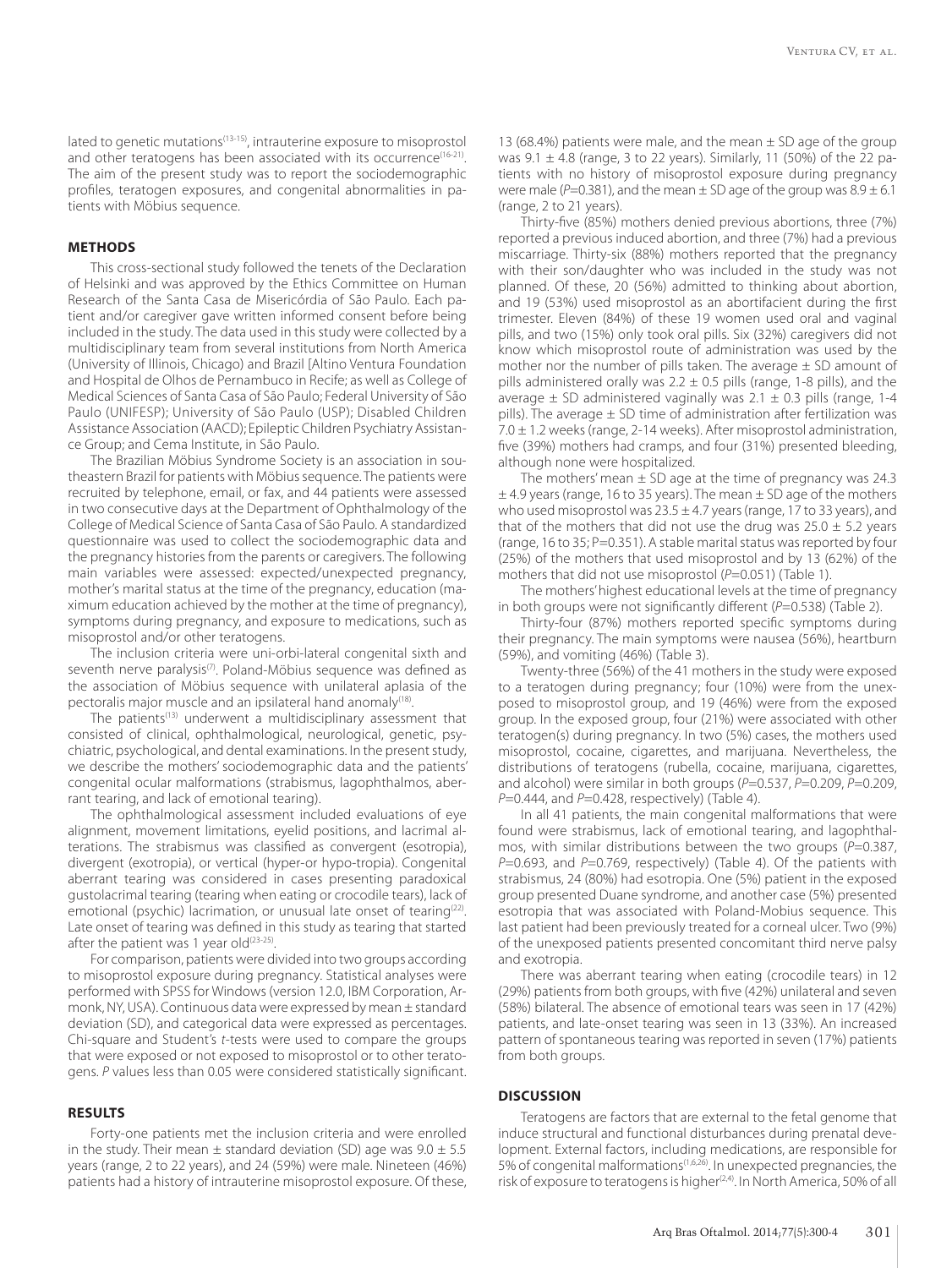|                          | <b>Misoprostol exposure</b> | Total $(n=41)$ |          |       |
|--------------------------|-----------------------------|----------------|----------|-------|
|                          | Yes $(n=19)$                | No (n=22)      | p value  |       |
|                          | n (%)                       | n (%)          | n (%)    |       |
| Age at pregnancy (years) | $18(100)*$                  | $21(100)*$     | 39 (100) | 0.351 |
| $16 - 20$                | 4(22)                       | 5(24)          | 9(23)    |       |
| $21 - 25$                | 9(50)                       | 6(29)          | 15(38)   |       |
| $26 - 30$                | 4(22)                       | 7(33)          | 11(28)   |       |
| $31 - 35$                | $1(-6)$                     | 3(14)          | 4(10)    |       |
| Marital status           | 17 (100) <sup>+</sup>       | $21(100)*$     | 38 (100) | 0.051 |
| Single/divorced          | 13 (76)                     | 8(38)          | 21(.55)  |       |
| Married                  | 3(18)                       | 11(52)         | 14(37)   |       |
| Stable union             | $1(-6)$                     | 2(10)          | 3(8)     |       |
| Education*               | $18(100)^{*}$               | 21(100)        | 39 (100) | 0.538 |
| Illiterate               | 0(0)                        | 0(0)           | 0(0)     |       |
| Incomplete elementary    | 2(11)                       | 3(14)          | 5(13)    |       |
| Complete elementary      | 3(17)                       | $2(-9)$        | 5(13)    |       |
| Complete secondary       | 8(44)                       | 10(48)         | 18(46)   |       |
| Complete university      | 5(28)                       | 6(29)          | 11(28)   |       |

\*= data were not known for one mother; †= data were not known for two mothers.

| Table 2. Gestational signs and symptoms reported by the mothers of |  |
|--------------------------------------------------------------------|--|
| patients with Möbius sequence                                      |  |

|                   | <b>Misoprostol exposure</b> |             |         |
|-------------------|-----------------------------|-------------|---------|
|                   | Yes (n=19)                  | $No (n=22)$ |         |
| <b>Symptoms</b>   | n(%)                        | n(%)        | p value |
| Bleeding          | 9(56)                       | 7(44)       | 0.233   |
| Contractions/pain | 8(62)                       | 5(39)       | 0.368   |
| Nausea            | 9(41)                       | 13 ( 59)    | 0.336   |
| Heartburn         | 10(44)                      | 13 ( 57)    | 0.469   |
| Vomiting          | 9(50)                       | 9(50)       | 0.451   |
| Headache          | 6(38)                       | 10(63)      | 0.283   |
| Fever             | 4(80)                       | 1(20)       |         |
| Cutaneous rash    | 0(0)                        | 1(100)      |         |

pregnancies are unexpected or unplanned, and, in Brazil, a previous study reported that 48% of pregnant women between the ages of 18 and 39 use abortifacient drugs<sup>(3,27)</sup>. Misoprostol is the main method (94%) used to induce illegal abortions among adolescents in the State of Piauí (northeastern Brazil), and this drug was associated with herbal tea in one case<sup>(11)</sup>. In the current study, the majority of mothers (90.2%) of patients with Möbius sequence reported an unplanned pregnancy. Of these, 48.8% considered terminating the pregnancy, and 46.3% used misoprostol as an abortifacient drug. Two patients used misoprostol with herbal tea to induce abortion. Herbal tea was used by one mother in the unexposed group.

Misoprostol is a synthetic analog of prostaglandin  $\mathsf{E}_{_1}$  and is used in 72 countries<sup>(7,10,28)</sup>. It is approved by the Food and Drug Administration for use to prevent and treat gastroduodenal ulcers that are induced by nonsteroidal anti-inflammatories<sup>(3,13)</sup>. The use of misoprostol as an abortifacient in countries where abortion is illegal is common because of its low cost, easy administration, quick absorption, and few side effects<sup>(7,10,28)</sup>. Fonseca et al.<sup>(8)</sup> reported the use of misoprostol in 66% of 2,084 women that attempted to induce an abortion. In Brazil, as in other Latin American countries, misoprostol is the main drug

used for abortions obtained through the black market<sup>(7,8,19,29)</sup>. The illegal commerce of misoprostol favors drug adulteration and increases the risk of subdosage, thus compromising the drug's efficacy<sup>(11,29)</sup>.

It is very challenging to identify the specific teratogen that is responsible for a congenital abnormality, and women are frequently exposed to more than one teratogen during pregnancy<sup>(3,5)</sup>. In addition, in more than 50% of cases, the environmental agent that caused a fetal anomaly is not identified<sup>(3)</sup>. Misoprostol, alcohol, cigarettes, marijuana, cocaine, and rubella have been associated with Möbius sequence<sup>(7,10,13,16-18,20,21,29,30)</sup>. In the present study, teratogens could be identified in most cases (56%), and 9.8% of the mothers were exposed to more than one teratogen. Furthermore, an isolated rubella infection during pregnancy was reported by one of the mothers.

A previous study of patients with Mobius sequence reported a male: female ratio of 1.3:1, which was similar to the results of our study<sup>(31)</sup>. In the northeastern region of Brazil, the mothers of children with Möbius sequence took 600 to 2,800 µg of misoprostol between the fourth and sixth postfertilization week $(7)$ . In the present study, the mothers of children with Möbius sequence in the southeastern region of Brazil reported that they took 400 μg to 2,400 μg of misoprostol between the second and fourteenth postfertilization week.

In previous studies, the profiles of mothers of children with Möbius sequence that used misoprostol included the following characteristics: young age, low income, lower level of education, unstable marital status, and precarious access to the public health system $(7,10,31)$ . The results of the present study agreed with these previous findings; the mothers that used misoprostol were generally younger and single or divorced. Conversely, the percentages of mothers with low education were similar in both groups.

The main symptoms that were reported by the mothers that used misoprostol during pregnancy were cramps and bleeding, which are related to the increased uterine muscle contractions induced by misoprostol<sup>(20)</sup>. The main recreational drugs used by these mothers were cigarettes and alcohol, although there were cases of marijuana and cocaine use. In contrast, another study of patients with Möbius sequence in northeastern Brazil reported that no cases were exposed to recreational drugs, cigarettes, alcohol, or rubella<sup>(7,31)</sup>. Brazil is a continental country with sociodemographic and regional differences that possibly justify this discrepancy. Even in developed countries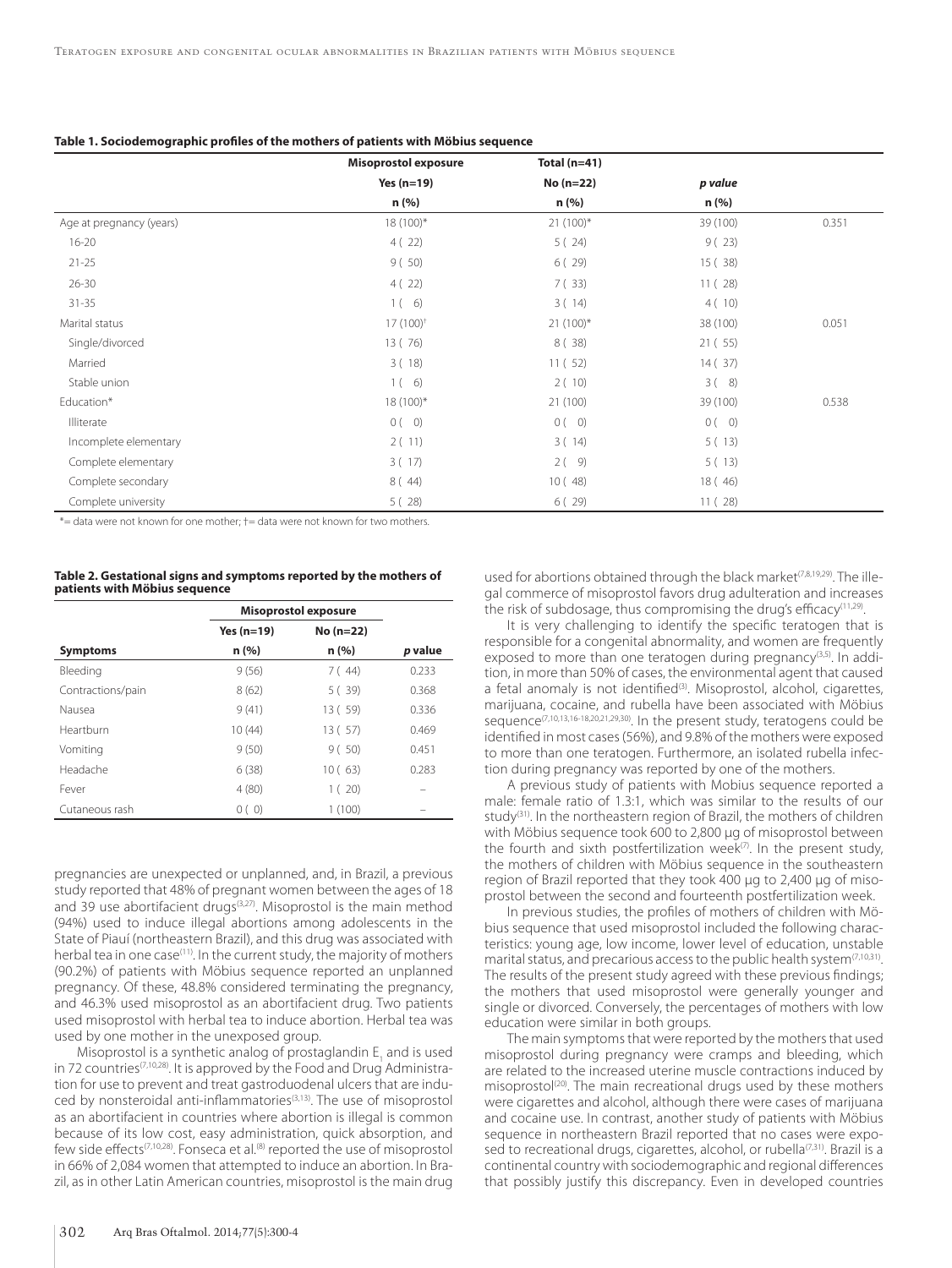|                         |              | <b>Misoprostol exposure</b> |                |         |
|-------------------------|--------------|-----------------------------|----------------|---------|
|                         | Yes $(n=19)$ | $No(n=22)$                  |                |         |
| <b>Other teratogens</b> | n(%)         | n(%)                        | Total $(n=41)$ | p value |
| Rubella                 | 0(0)         | (5)                         | (4)            | 0.537   |
| Cocaine                 | 2(11)        | 0(0)                        | 2(5)           | 0.209   |
| Marijuana               | 2(11)        | 0(0)                        | 2(5)           | 0.209   |
| Cigarettes*             | 2(11)        | (5)                         | 3(7)           | 0.444   |
| Alcohol                 | 3(16)        | 2(9)                        | 5(12)          | 0.428   |

**Table 3. Exposure to other teratogens during pregnancy as reported by the mothers of patients with Möbius sequence**

\*= one or more pack of cigarettes during pregnancy.

#### **Table 4. Congenital ocular malformation distribution according to misoprostol exposure during pregnancy**

|                                  | Misoprostol exposure |             | <b>Total</b> |         |
|----------------------------------|----------------------|-------------|--------------|---------|
|                                  | Yes (n=19)           | $No(n=22)$  | $(n=41)$     |         |
| <b>Variables</b>                 | n (%)                | n(%)        | n (%)        | p value |
| Strabismus                       | $13(72)^{*}$         | 17(77)      | 30(75)       | 0.387   |
| XT                               | 2(15)                | 3(18)       | 5(17)        |         |
| ET                               | 11(85)               | 13 (76)     | 24 (80)      |         |
| HT                               | 0(0)                 | 1(6)        | 1(3)         |         |
| Lagophthalmos                    | 6(32)                | 9(41)       | 15(37)       | 0.769   |
| Late-onset tearing               | 7(37)                | $6(29)^{*}$ | 13(33)       | 0.374   |
| Aberrant tears (crocodile tears) | 7(37)                | 5(23)       | 12(29)       | 0.518   |
| OU                               | 4(57)                | 3(60)       | 7(58)        |         |
| <b>OD</b>                        | 1(14)                | 1(20)       | 2(17)        |         |
| <b>OS</b>                        | 2(29)                | 1(20)       | 3(25)        |         |
| Lack of emotional tearing        | 9(47)                | 8(36)       | 17(42)       | 0.693   |
| OU                               | 4(44)                | 6(75)       | 10(59)       |         |
| <b>OD</b>                        | 3(33)                | 0(0)        | 3(18)        |         |
| <b>OS</b>                        | 2(22)                | 2(25)       | 4(23)        |         |

\*= data is not known for one Möbius patient.

XT= exotropia; ET= esotropia; HT= hypertropia; OD= right eye; OS, left eye; OU= both eyes.

with better prenatal care, the lack of knowledge about drugs' effects (therapeutic and recreational) is still responsible for several fetal malformations(3,5).

Maternal exposure to misoprostol during organogenesis (first trimester) does not induce abortion in most cases, but it is frequently associated with the appearance of congenital anomalies, such as skullcap, cranial nerve and limb defects, arthrogryposis, facial anomalies, and Mobius sequence<sup>(6,7,10)</sup>. The findings of the present study corroborated with previous studies that reported ocular motility defects, palpebral ptosis, aberrant tearing, corneal opacification, refractive errors, and amblyopia as the main ocular findings in misoprostol-exposed patients during pregnancy<sup>(7,27,32,33)</sup>.

The most common eye motility pattern in patients with Möbius sequence is horizontal gaze paresis that is usually associated with marked abduction limitations and variable adduction deficits<sup>(32,33)</sup>. In the present series, strabismus was observed in 73.2%, and the most frequent form was esotropia (80%). This finding corroborated those of another study that found strabismus in 71.7% and 60.0% and esotropia in 39.1% and 40.0% of Brazilian and Italian cases, respectively<sup>(31)</sup>.

The presence of anomalous tearing is in accordance with the theory of focal (nuclear) damage in the lower brainstem during early embryogenesis. In our study, the incidence of aberrant tearing was 29%(22). Prior investigations have reported this same symptom in patients with Möbius sequence in Northeastern Brazil and Italy in 45% and 17.9% of children, respectively<sup>(13,22)</sup>. Lagophthalmos was also found in more than one-third of the individuals with Mobius sequence who were assessed in the present study, and this was a higher percentage than the percentage described in a previous study  $(14.3\%)^{(32)}$ .

The main limitations of the current study were the sample size and the low prevalence of target outcomes due to Möbius sequence being a rare disorder. However, investigations of these children are highly relevant for a better understanding of specific risk factors because there is still much unknown concerning its complex etiology. This kind of study may provide insights to better plan preventive policies that have been shown to be effective in other contexts.

In summary, although there were no statistically significant differences in the studied variables between the groups, stable marital status tended to be more frequent among mothers that did not take misoprostol during pregnancy. The exposure to teratogens during pregnancy and associated ocular malformations were found in the majority of cases, and there were similar distributions of these variables in both groups. This study highlighted the importance of prenatal care as a preventive factor for Möbius sequence, which has significant implications for both public health and the patients' families.

#### **REFERENCES**

- 1. Fisher B, Rose NC, Carey JC. Principles and practice of teratology for the obstetrician. Clin Obstet Gynecol. 2008;51(1):106-18. Review.
- 2. Queisser-Luft A, Spranger J. Congenital malformations. Dtsch Arztebl. 2006;103(38): A2464-71.
- 3. Wilson RD, Johnson JA, Summers A, Wyatt P, Allen V, Gagnon A, et al. Principles of human teratology: drug, chemical, and infectious exposure. J Obstet Gynaecol Can. 2007;29(11):911-26.
- 4. Nazer JH. Prevención primaria de los defectos congênitos. Rev Méd Chil. 2004;132(4): 501-8.
- 5. Schüler-Faccini L, Leite JC, Sanseverino MT, Peres RM. Avaliação de teratógenos na população brasileira. Ciênc Saúde Coletiva. 2002;7(1):65-71.
- 6. Castilla EE, Ashton-Prolla P, Barreda-Mejia E, Brunoni D, Cavalcanti DP, Correa-Neto J, et al. Thalidomide, a current teratogen in South America. Teratology. 1996;54(6):273-7.
- 7. Ventura L. Sequencia de Mobius: estudo comparativo das anomalias e disturbios funcionais em criancas com ou sem uso de misoprostol durante a gestação [tese]. Belo Horizonte: Universidade Federal de Minas Gerais; 2001.
- 8. Fonseca W, Misago C, Correia LL, Parente JA, Oliveira FC. Determinantes do aborto provocado entre mulheres admitidas em hospitais em localidade da região nordeste do Brasil. Rev Saúde Publica. 1996;30(1):13-8.
- 9. Creinin MD, Darney PD. Methotrexate and misoprostol for early abortion. Contraception. 1993;48(4):339-48.
- 10. Gonzalez CH, Marques-Dias MJ, Kim CA, Sugayama SM, Da Paz JA, Huson SM, et al. Congenital abnormalities in Brazilian children associated with misoprostol misuse in first trimester of pregnancy. Lancet. 1998;351(9116):1624-7.
- 11. Nunes MD, Madeiro A, Diniz D. Histórias de aborto provocado entre adolescentes em Teresina, Piauí, Brasil. Ciênc Saude Coletiva. 2013;18(8):2311-8.
- 12. Briegel W. Neuropsychiatric findings of Möbius sequence-a review. Clin Genet. 2006; 70(2):91-7.
- 13. Miller MT, Ventura L, Stromland K. Thalidomide and misoprostol: ophthalmologic manifestations and associations both expected and unexpected. Birth Defects Res A Clin Mol Teratol. 2009;85(8):667-76.